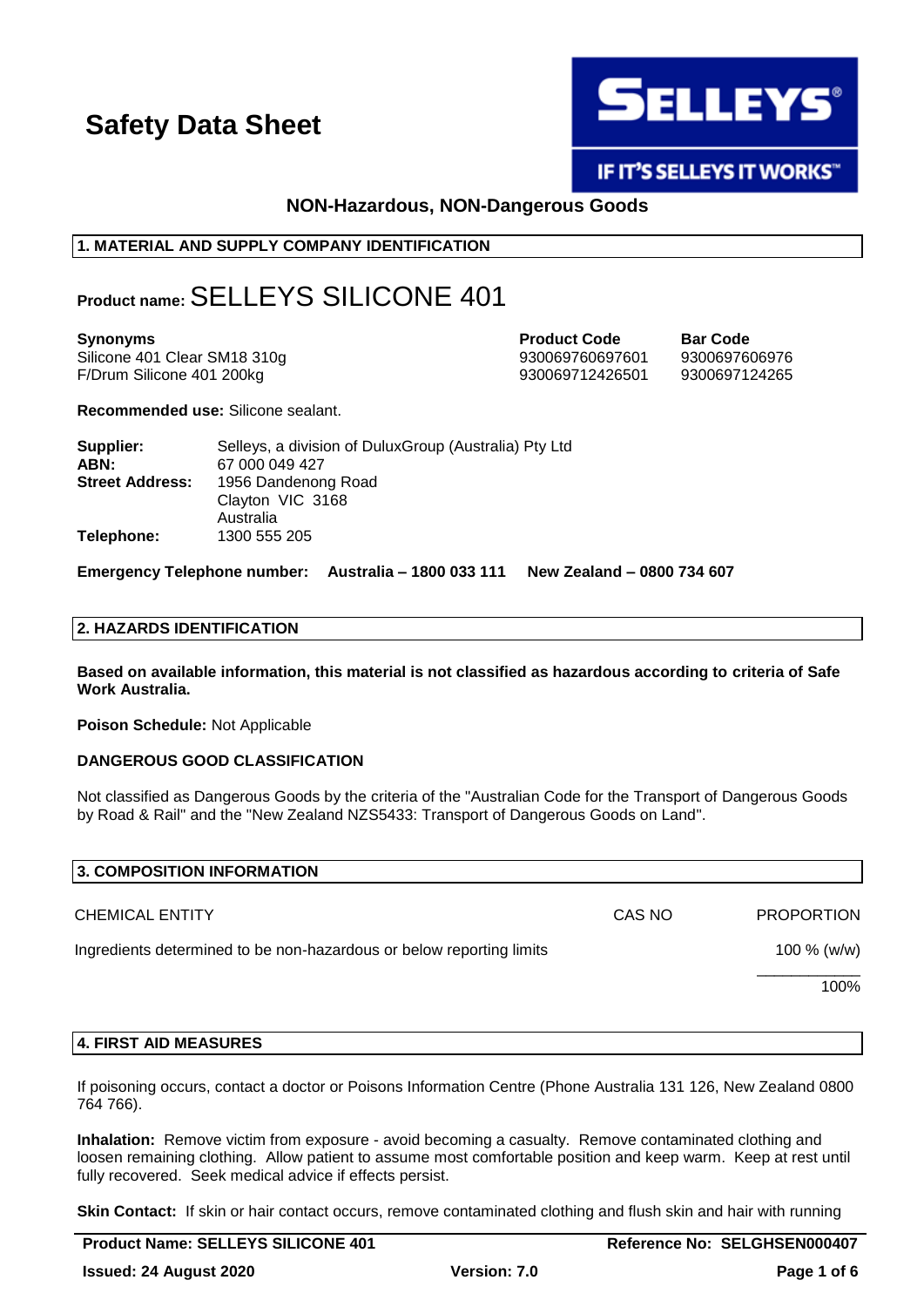

water. If swelling, redness, blistering or irritation occurs seek medical assistance.

**Eye contact:** If in eyes wash out immediately with water. In all cases of eye contamination it is a sensible precaution to seek medical advice.

**Ingestion:** Rinse mouth with water. If swallowed, do NOT induce vomiting. Give a glass of water to drink. Never give anything by the mouth to an unconscious patient. If vomiting occurs give further water. Seek medical advice.

**PPE for First Aiders:** Wear safety shoes, overalls, gloves, safety glasses. Available information suggests that gloves made from nitrile rubber should be suitable for intermittent contact. However, due to variations in glove construction and local conditions, the user should make a final assessment. Always wash hands before smoking, eating, drinking or using the toilet. Wash contaminated clothing and other protective equipment before storing or re-using.

**Notes to physician:** Treat symptomatically.

### **5. FIRE FIGHTING MEASURES**

**Hazchem Code:** Not applicable.

**Suitable extinguishing media:** If material is involved in a fire use water fog (or if unavailable fine water spray), alcohol resistant foam, standard foam, dry agent (carbon dioxide, dry chemical powder).

**Specific hazards:** Combustible material.

**Fire fighting further advice:** On burning or decomposing may emit toxic fumes. Fire fighters to wear selfcontained breathing apparatus and suitable protective clothing if risk of exposure to vapour or products of combustion or decomposition.

### **6. ACCIDENTAL RELEASE MEASURES**

### **SMALL SPILLS**

Wear protective equipment to prevent skin and eve contamination. Avoid inhalation of vapours or dust. Wipe up with absorbent (clean rag or paper towels). Collect and seal in properly labelled containers or drums for disposal.

### **LARGE SPILLS**

Clear area of all unprotected personnel. Slippery when spilt. Avoid accidents, clean up immediately. Wear protective equipment to prevent skin and eye contamination and the inhalation of dust. Work up wind or increase ventilation. Cover with damp absorbent (inert material, sand or soil). Sweep or vacuum up, but avoid generating dust. Collect and seal in properly labelled containers or drums for disposal. If contamination of crops, sewers or waterways has occurred advise local emergency services.

### **Dangerous Goods - Initial Emergency Response Guide No:** Not applicable

# **7. HANDLING AND STORAGE**

**Handling:** Avoid eye contact and repeated or prolonged skin contact. Avoid inhalation of dust.

**Storage:** Store in a cool, dry, well-ventilated place and out of direct sunlight. Store away from foodstuffs. Store away from incompatible materials described in Section 10. Store away from sources of heat and/or ignition. Keep container standing upright. Keep containers closed when not in use - check regularly for spills.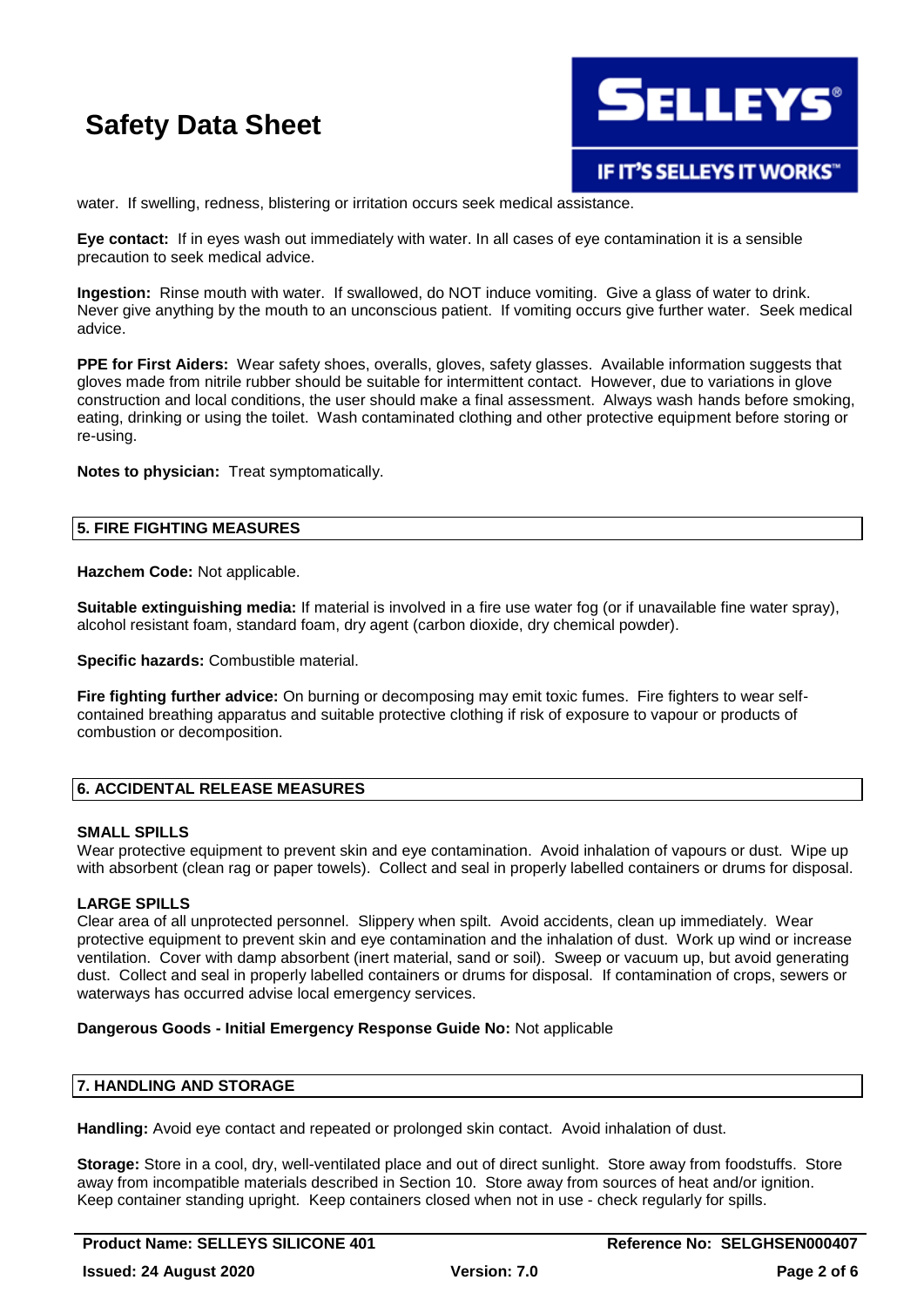**SELLEYS®** 

# **IF IT'S SELLEYS IT WORKS"**

### **8. EXPOSURE CONTROLS / PERSONAL PROTECTION**

**National occupational exposure limits:** No value assigned for this specific material by Safe Work Australia.

**Biological Limit Values:** As per the "National Model Regulations for the Control of Workplace Hazardous Substances (Safe Work Australia)" the ingredients in this material do not have a Biological Limit Allocated.

**Engineering Measures:** Natural ventilation should be adequate under normal use conditions.

**Personal Protection Equipment:** SAFETY SHOES, OVERALLS, GLOVES, SAFETY GLASSES.

Wear safety shoes, overalls, gloves, safety glasses. Available information suggests that gloves made from nitrile rubber should be suitable for intermittent contact. However, due to variations in glove construction and local conditions, the user should make a final assessment. Always wash hands before smoking, eating, drinking or using the toilet. Wash contaminated clothing and other protective equipment before storing or re-using.

**Hygiene measures:** Keep away from food, drink and animal feeding stuffs. When using do not eat, drink or smoke. Wash hands prior to eating, drinking or smoking. Avoid contact with clothing. Avoid eye contact and repeated or prolonged skin contact. Avoid inhalation of dust. Ensure that eyewash stations and safety showers are close to the workstation location.

### **9. PHYSICAL AND CHEMICAL PROPERTIES**

| Form:   | Paste       |
|---------|-------------|
| Colour: | Translucent |
| Odour:  | Acetic acid |

**Solubility:** Insoluble in water **Specific Gravity:** 1.03 **Relative Vapour Density (air=1):** >1 Vapour Pressure (20 °C): Negligible **Flash Point (°C):** N App **Flammability Limits (%):** N App **Autoignition Temperature (°C):** N Av **Melting Point/Range (°C):** N Av **Boiling Point/Range (°C):** N Av **pH:** N App **Viscosity:** >21 mm²/s @ 40 °C **Total VOC (g/Litre):** N Av

(Typical values only - consult specification sheet)  $N Av = Not available, N App = Not applicable$ 

### **10. STABILITY AND REACTIVITY**

**Chemical stability:** This material is thermally stable when stored and used as directed.

**Conditions to avoid:** Elevated temperatures and sources of ignition.

**Incompatible materials:** Oxidising agents.

**Hazardous decomposition products:** Oxides of carbon and nitrogen, smoke and other toxic fumes.

**Hazardous reactions:** No known hazardous reactions.

**Product Name: SELLEYS SILICONE 401 Reference No: SELGHSEN000407**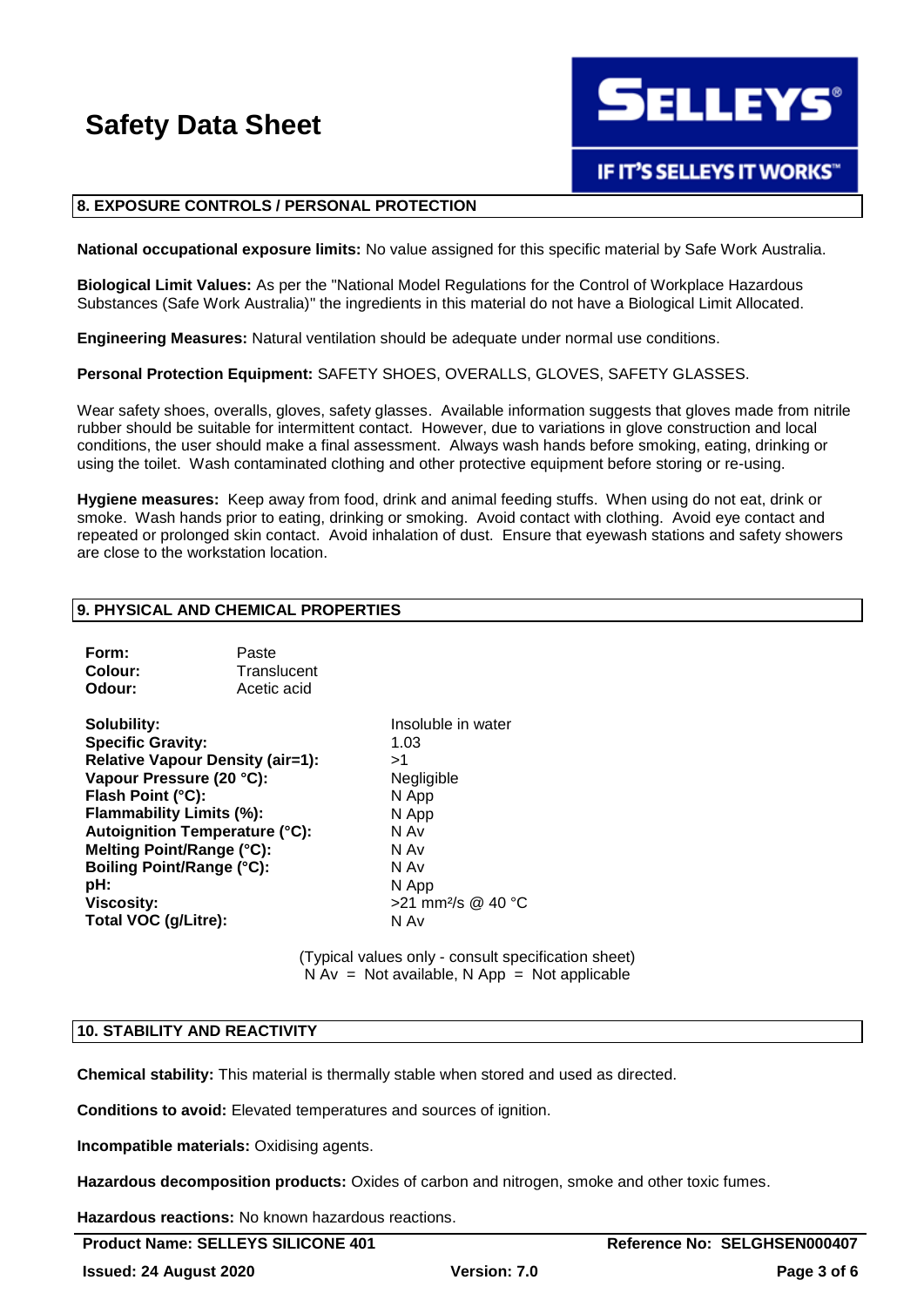

# **11. TOXICOLOGICAL INFORMATION**

No adverse health effects expected if the product is handled in accordance with this Safety Data Sheet and the product label. Symptoms or effects that may arise if the product is mishandled and overexposure occurs are:

### **Acute Effects**

**Inhalation:** Material may be an irritant to mucous membranes and respiratory tract.

**Skin contact:** Contact with skin may result in irritation.

**Ingestion:** Swallowing can result in nausea, vomiting and irritation of the gastrointestinal tract.

**Eye contact:** May be an eye irritant. Exposure to the dust may cause discomfort due to particulate nature. May cause physical irritation to the eyes.

### **Acute toxicity**

**Inhalation:** This material has been classified as non-hazardous. Acute toxicity estimate (based on ingredients):  $LC50 > 5$  mg/L

**Skin contact:** This material has been classified as non-hazardous. Acute toxicity estimate (based on ingredients): >2,000 mg/Kg bw

**Ingestion:** This material has been classified as non-hazardous. Acute toxicity estimate (based on ingredients): >2,000 mg/Kg bw

**Corrosion/Irritancy:** Eye: this material has been classified as not corrosive or irritating to eyes. Skin: this material has been classified as not corrosive or irritating to skin.

**Sensitisation:** Inhalation: this material has been classified as not a respiratory sensitiser. Skin: this material has been classified as not a skin sensitiser.

**Aspiration hazard:** This material has been classified as non-hazardous.

**Specific target organ toxicity (single exposure):** This material has been classified as non-hazardous.

### **Chronic Toxicity**

**Mutagenicity:** This material has been classified as non-hazardous.

**Carcinogenicity:** This material has been classified as non-hazardous.

**Reproductive toxicity (including via lactation):** This material has been classified as non-hazardous.

**Specific target organ toxicity (repeat exposure):** This material has been classified as non-hazardous.

### **12. ECOLOGICAL INFORMATION**

Avoid contaminating waterways.

**Acute aquatic hazard:** This material has been classified as non-hazardous. Acute toxicity estimate (based on ingredients): >100 mg/L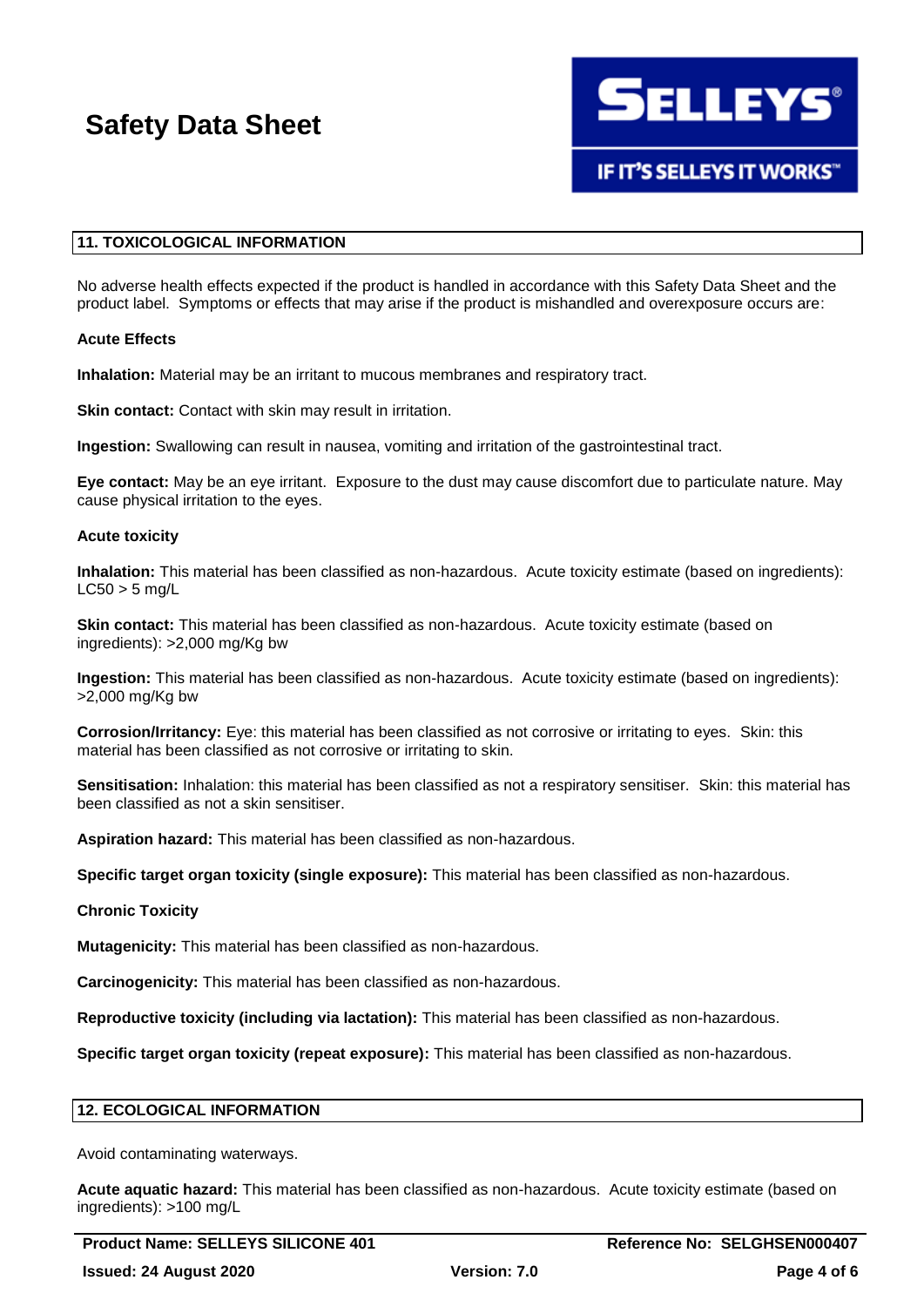

**IF IT'S SELLEYS IT WORKS"** 

**Long-term aquatic hazard:** This material has been classified as non-hazardous. Non-rapidly or rapidly degradable substance for which there are adequate chronic toxicity data available OR in the absence of chronic toxicity data, Acute toxicity estimate (based on ingredients): >100 mg/L, where the substance is not rapidly degradable and/or BCF  $<$  500 and/or log  $K_{ow}$  < 4.

**Ecotoxicity:** No information available.

**Persistence and degradability:** No information available.

**Bioaccumulative potential:** No information available.

**Mobility:** No information available.

# **13. DISPOSAL CONSIDERATIONS**

Persons conducting disposal, recycling or reclamation activities should ensure that appropriate personal protection equipment is used, see "Section 8. Exposure Controls and Personal Protection" of this SDS.

If possible material and its container should be recycled. If material or container cannot be recycled, dispose in accordance with local, regional, national and international Regulations.

### **14. TRANSPORT INFORMATION**

### **ROAD AND RAIL TRANSPORT**

Not classified as Dangerous Goods by the criteria of the "Australian Code for the Transport of Dangerous Goods by Road & Rail" and the "New Zealand NZS5433: Transport of Dangerous Goods on Land".

### **MARINE TRANSPORT**

Not classified as Dangerous Goods by the criteria of the International Maritime Dangerous Goods Code (IMDG Code) for transport by sea.

### **AIR TRANSPORT**

Not classified as Dangerous Goods by the criteria of the International Air Transport Association (IATA) Dangerous Goods Regulations for transport by air.

# **15. REGULATORY INFORMATION**

### **This material is not subject to the following international agreements:**

Montreal Protocol (Ozone depleting substances) The Stockholm Convention (Persistent Organic Pollutants) The Rotterdam Convention (Prior Informed Consent) Basel Convention (Hazardous Waste) International Convention for the Prevention of Pollution from Ships (MARPOL)

# **This material/constituent(s) is covered by the following requirements:**

• All components of this product are listed on or exempt from the Australian Inventory of Industrial Chemicals (AIIC).

• All components of this product are listed on or exempt from the New Zealand Inventory of Chemical (NZIoC).

# **16. OTHER INFORMATION**

# **Product Name: SELLEYS SILICONE 401 Reference No: SELGHSEN000407**